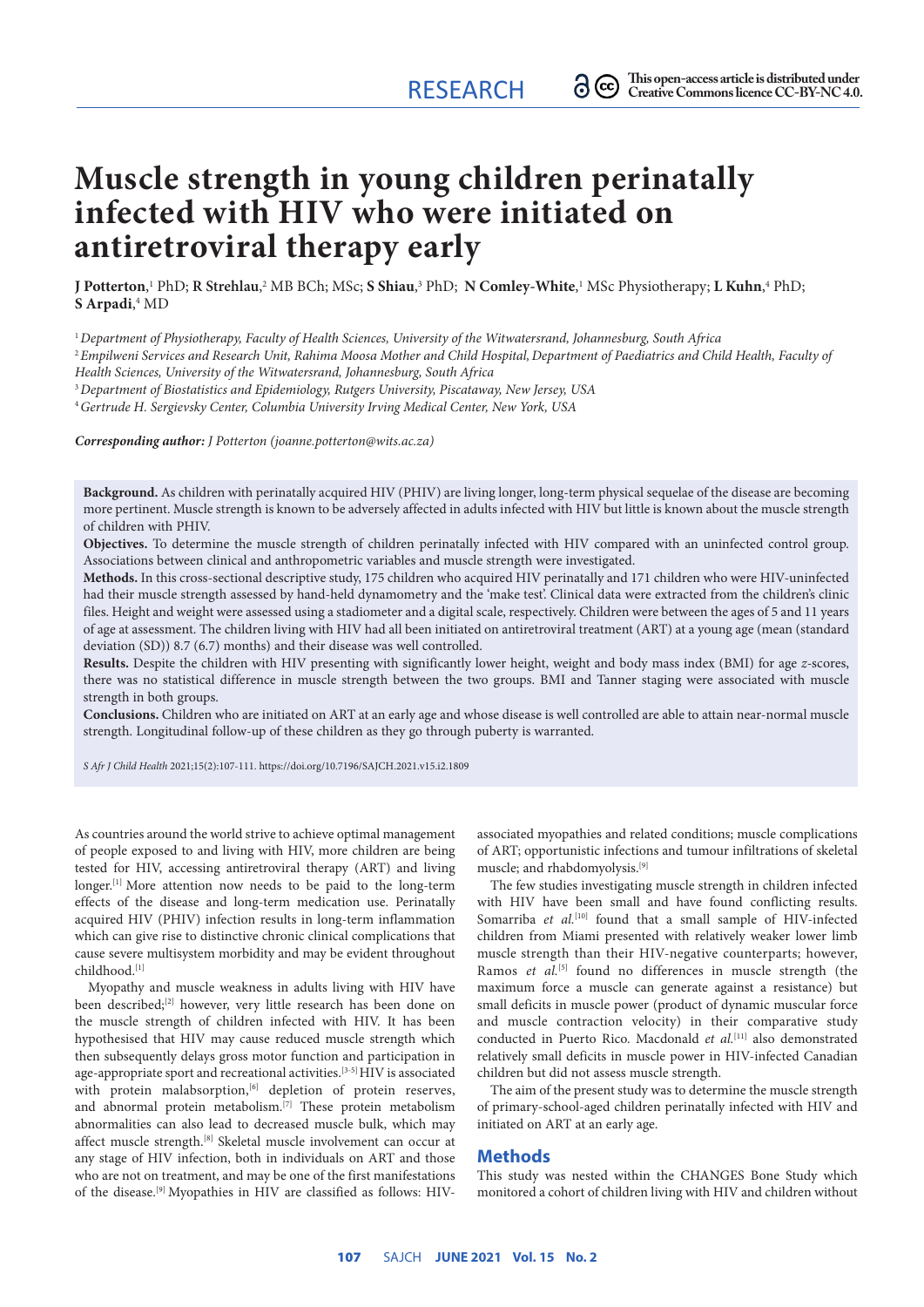# RESEARCH

HIV infection enrolled into the study between the ages of 5 and 11 years in Johannesburg, South Africa (SA).<sup>[12]</sup> At a cross-sectional visit, 175 children living with HIV and 171 children without HIV, from the same socioeconomic background, were assessed for muscle strength. A sample of convenience was used; children attending the clinic together with their caregivers were invited to participate.

Muscle strength was assessed objectively using a MicroFET-ll hand-held dynamometer (Hoggan Scientific LLC, USA). The assessment takes less than a minute per muscle group to perform, and the results have been shown to be valid and reliable in children as young as 2 years of age.<sup>[13]</sup>

Muscle strength was assessed using a 'make test'. Measurements included shoulder abduction, shoulder forward flexion, elbow flexion, elbow extension, hip flexion, hip extension, knee flexion, knee extension, ankle plantar flexion and ankle dorsiflexion. Each measurement was taken three times and the maximum reading was recorded. A standard protocol for positioning and dynamometer placement was followed with all children. Shoulder and elbow values were summed to give an overall upper limb score and hip, knee and ankle scores were summed to give a lower limb score. All measurements were done by a physiotherapist trained in the assessment technique with experience working with children.

Clinical and anthropometric data were extracted from data collected routinely as part of the CHANGES Bone Study visit. Body mass index (BMI) was calculated (weight (kg) divided by height (m<sup>2</sup>) and sexual maturity was determined using Tanner staging.

We compared measurements of children living with HIV with those of children without HIV infection. Descriptive statistics were used to summarise and report the data from the two groups. A linear regression univariate correlation analysis was done to investigate associations between anthropometric and clinical data, the sum of upper-limb muscle strength and the sum of lower-limb muscle strength outcomes. Sex-stratified analyses are reported. The results were reported as coefficient estimates (*p*-value).

Ethical clearance was obtained from the Human Research Ethics Committee (medical) at the University of the Witwatersrand (ref. no. M120871). The parent or legal guardian accompanying the child signed the informed consent and children older than 7 years with sufficient mental capability gave assent prior to any testing being done.

#### **Results**

The results for 175 children living with HIV and 171 children without HIV were analysed. The two groups were well matched for age ( $p=0.88$ ) and sex ( $p=0.23$ ). Table 1 shows the anthropometric and clinical data of the participants.

| Table 1. Anthropometric and clinical characteristics of participants |                                              |                                          |            |
|----------------------------------------------------------------------|----------------------------------------------|------------------------------------------|------------|
| Characteristic or measurement                                        | Children with PHIV<br>$(N=175)$ , n $(\%)^*$ | Children without HIV<br>$(N=171), n$ (%) | $p$ -value |
| Sex                                                                  |                                              |                                          |            |
| Male                                                                 | 84 (48.0)                                    | 93 (54.4)                                | 0.239      |
| Female                                                               | 91(52.0)                                     | 78 (45.6)                                |            |
| Age (years), mean (SD)                                               | 9.3(1.9)                                     | 9.2(1.9)                                 | 0.877      |
| Anthropometric measurement                                           |                                              |                                          |            |
| WAZ, mean (SD)                                                       | $-0.79(0.96)$                                | $-0.14(1.15)$                            | 0.001      |
| Underweight                                                          | 15(8.6)                                      | 3(1.8)                                   | 0.006      |
| HAZ, mean (SD)                                                       | $-1.00(1.42)$                                | $-0.53(0.90)$                            | < 0.001    |
| Stunted                                                              | 29(16.6)                                     | 7(4.1)                                   | < 0.001    |
| BMI (kg/m <sup>2</sup> ), mean (SD)                                  | 16.0(2.3)                                    | 16.7(3.0)                                | 0.016      |
| BAZ, mean (SD)                                                       | $-0.33(1.18)$                                | $-0.01(1.24)$                            | 0.015      |
| Tanner stage 1                                                       | 135(77.1)                                    | 134 (78.4)                               | 0.798      |
| Lab test results closest to day of assessment                        |                                              |                                          |            |
| Viral load (copies/mL)                                               |                                              | NA                                       | <b>NA</b>  |
| TND or LDL ( $\leq$ 20 or $\leq$ 40)                                 | 133(76.0)                                    |                                          |            |
| $21 - 1000$                                                          | 33(18.9)                                     |                                          |            |
| >1000                                                                | 9(5.1)                                       |                                          |            |
| Range                                                                | $16.5 - 2358.0$                              | <b>NA</b>                                | <b>NA</b>  |
| CD4 count (cells/uL)                                                 |                                              |                                          |            |
| Mean (SD)                                                            | 1 029.0 (353.4)                              | <b>NA</b>                                | NA         |
| Median (IQR)                                                         | 1 019.0 (764.0 -1 270.0)                     | NA                                       | NA         |
| < 750                                                                | 39(22.3)                                     | <b>NA</b>                                | <b>NA</b>  |
| $750 - 1000$                                                         | 47(26.9)                                     |                                          |            |
| >1000                                                                | 89 (50.9)                                    |                                          |            |
| CD4 %                                                                |                                              |                                          |            |
| Range                                                                | $9.81 - 56.59$                               | NA                                       | NA         |
| Mean (SD)                                                            | 37.43 (7.36)                                 | <b>NA</b>                                | NA         |
| Median (IQR)                                                         | $37.63$ $(32.78 - 42.65)$                    | <b>NA</b>                                | <b>NA</b>  |
| Age at ART start (months), mean (SD)                                 | 8.7(6.7)                                     | <b>NA</b>                                | <b>NA</b>  |
|                                                                      |                                              |                                          |            |

PHIV = perinatally acquired HIV; SD = standard deviation; WAZ = weight-for-age *z*-score; HAZ = height-for-age *z*-score; BAZ = BMI-for-age *z*-score; TND = target not detected; LDL = lower than detectable limit; IQR = interquartile range; ART = antiretroviral therapy. \*Unless otherwise specified.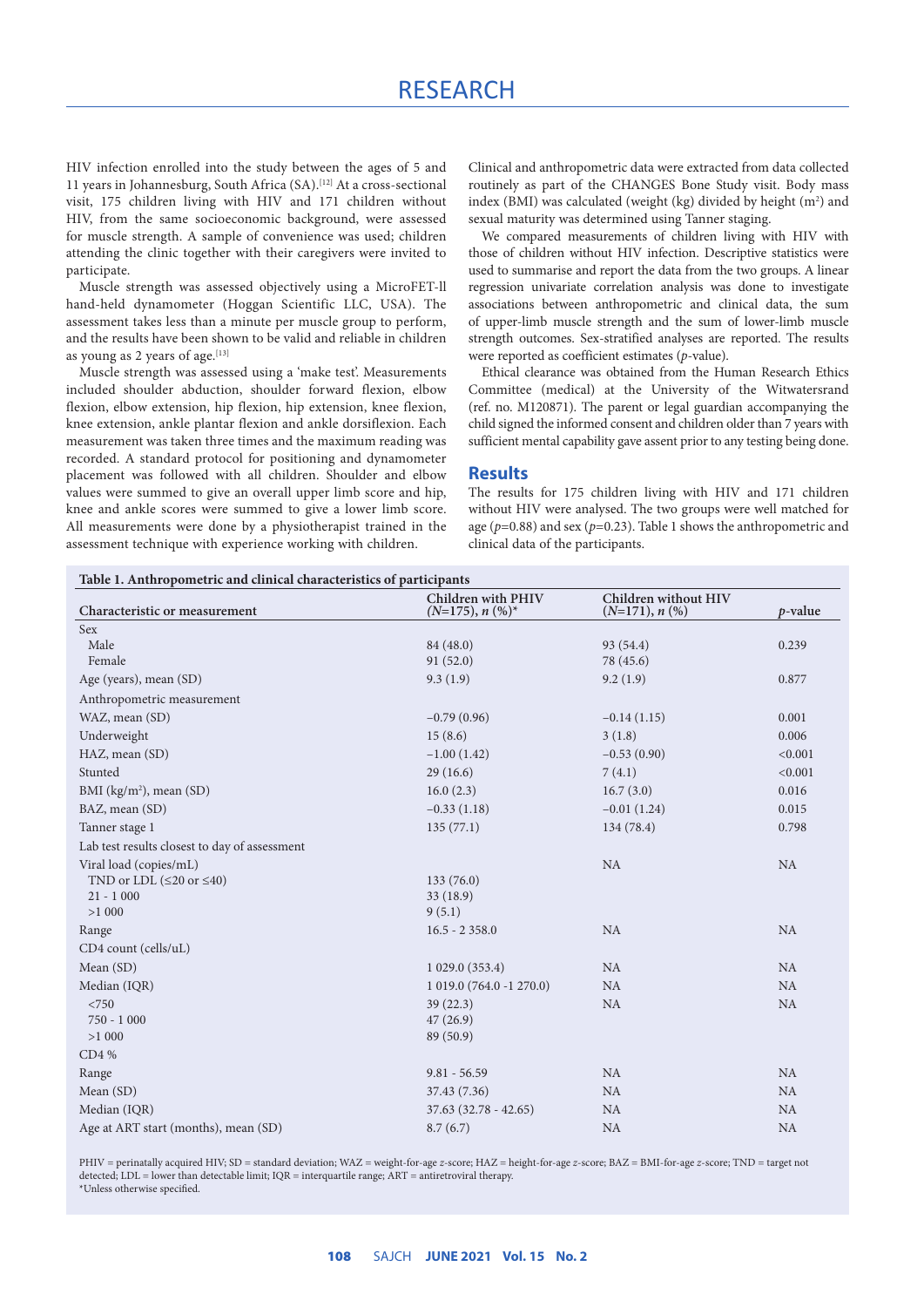Significant differences were noted in weight-for-age *z-*score (WAZ) and the frequency of underweight (WAZ <−2SD below mean on World Health Organization Growth Charts) between the two groups, with the children living with HIV being more likely to be underweight. Children infected with HIV also had significantly lower height-for-age *z*-scores (HAZ) and were more likely to be stunted. The BMI scores for the children living with HIV were also significantly lower than the control group.

Children living with HIV were initiated on ART at a mean age of 8.7 months and the majority were virally suppressed, with mean CD4 T-cell percentage in the normal range (37.43%) at the time of testing.

There were no significant differences between the two groups for muscle strength in either the upper (*p*=0.984) or lower (*p*=0.845) limbs. Table 2 shows the muscle strength for all muscle groups tested.

BMI and Tanner staging were associated with muscle strength in both the upper and lower limb. Children with a higher BMI and higher BMI-for-age *z-*score (BAZ) and children who were Tanner stage 2 or higher had a stronger association with muscle strength for both groups of children combined, as well as for the children living with HIV alone. Table 3 shows the results of the univariate regression analysis for the children living with HIV.

## **Discussion**

Children living with PHIV who started ART early in life and have well-controlled disease have muscle strength comparable with otherwise healthy controls. The HIV-infected children in this study were all initiated on ART relatively early in life and their disease was well controlled. Early initiation of ART has been identified as a key priority to improve long-term outcomes of infants infected with HIV.[14] Muscle strength values for both groups were slightly lower than those reported by McKay *et al.*<sup>[15]</sup> in their normative reference values of strength and flexibility for 1 000 adults and children in Australia. Normative values for SA children from a similar socioeconomic situation are not available.

Ramos *et al.*<sup>[5]</sup> also found no difference in the muscle strength of their small group of HIV-infected adolescents compared with a control group, although muscle power was significantly lower in the HIV-infected children. The mean age of the children in their study was similar to the current study and all study participants were perinatally HIV-infected. The mean CD4% count was lower (25%) compared with that of the children in the current study (37.43%). Macdonald *et al.*<sup>[11]</sup> showed small deficits in muscle power in their HIV-infected children compared with a control group; however, they did not assess muscle strength. The HIV-infected children in their study also had lower levels of physical activity than the HIV unexposed uninfected (HUU) controls.

The findings of this study were different to results reported by Somarriba *et al.*,<sup>[10]</sup> who found weaker lower-limb muscle strength in children infected with HIV compared with uninfected controls. The children in their study were older, not all were on ART, their mean CD4% was lower (28% compared with 37.43% in the current study) and not all were perinatally infected with HIV.

Humphries *et al.*<sup>[16]</sup> assessed muscle strength in a small group (*n*=32) of young HIV-infected children between 4 and 6 years of age in SA. This study was conducted when access to antiretrovirals in SA was much more limited. The muscle strength of the children in the current study, who had better access to ART from a young age and whose disease was well controlled, was considerably better.

#### **Table 2. Muscle strength of children living with HIV v. controls**

| Muscle strength measurements in newtons, mean (SD) | Children with PHIV<br>$(N=175), n$ (%) | Children without HIV<br>$(N=171), n$ (%) | $p$ -value |
|----------------------------------------------------|----------------------------------------|------------------------------------------|------------|
| R shoulder abduction                               | 52.2(17.2)                             | 53.9 (19.3)                              | 0.389      |
| L shoulder abduction                               | 47.0(17.3)                             | 48.6(18.8)                               | 0.414      |
| R shoulder flexion                                 | 35.8 (19.2)                            | 35.7(20.5)                               | 0.943      |
| L shoulder flexion                                 | 35.4(19.5)                             | 34.6(19.2)                               | 0.720      |
| R elbow flexion                                    | 71.2(21.0)                             | 69.5(24.7)                               | 0.485      |
| L elbow flexion                                    | 69.0(21.8)                             | 68.5(24.7)                               | 0.825      |
| R elbow extension                                  | 68.9 (19.6)                            | 70.5(21.0)                               | 0.482      |
| L elbow extension                                  | 68.9(20.2)                             | 69.2(22.0)                               | 0.901      |
| R hip flexion                                      | 100.2(28.3)                            | 104.2(29.3)                              | 0.197      |
| L hip flexion                                      | 101.0(30.2)                            | 108.4(32.6)                              | 0.029      |
| R hip extension                                    | 107.8(36.1)                            | 109.1(36.2)                              | 0.743      |
| L hip extension                                    | 102.5(32.1)                            | 102.3(31.2)                              | 0.958      |
| R knee flexion                                     | 84.6 (25.8)                            | 88.7 (27.9)                              | 0.162      |
| L knee flexion                                     | 85.9(25.8)                             | 90.9(28.0)                               | 0.090      |
| R knee extension                                   | 102.9(33.6)                            | 104.5(37.5)                              | 0.668      |
| L knee extension                                   | 105.9(34.2)                            | 109.5(39.4)                              | 0.362      |
| R plantar flexion                                  | 93.4(63.5)                             | 84.2 (55.4)                              | 0.155      |
| L plantar flexion                                  | 88.7 (59.0)                            | 81.0 (53.6)                              | 0.208      |
| R dorsi flexion                                    | 67.3(32.8)                             | 65.5(31.6)                               | 0.603      |
| L dorsi flexion                                    | 65.3(33.8)                             | 63.9(31.8)                               | 0.702      |
| Upper-limb score                                   | 449.6 (125.1)                          | 449.9 (135.7)                            | 0.984      |
| Lower-limb score                                   | 1 108.2 (338.7)                        | 1 115.6 (359.0)                          | 0.845      |
| Sum of hip and knee muscle measurements            | 790.6 (220.3)                          | 817.3 (234.2)                            | 0.276      |
| Sum of ankle muscle measurements                   | 314.3 (182.2)                          | 295.1 (166.1)                            | 0.312      |

 $SD = standard deviation$ ;  $PHIV = perinatally acquired HIV$ ;  $R = right$ ;  $L = left$ .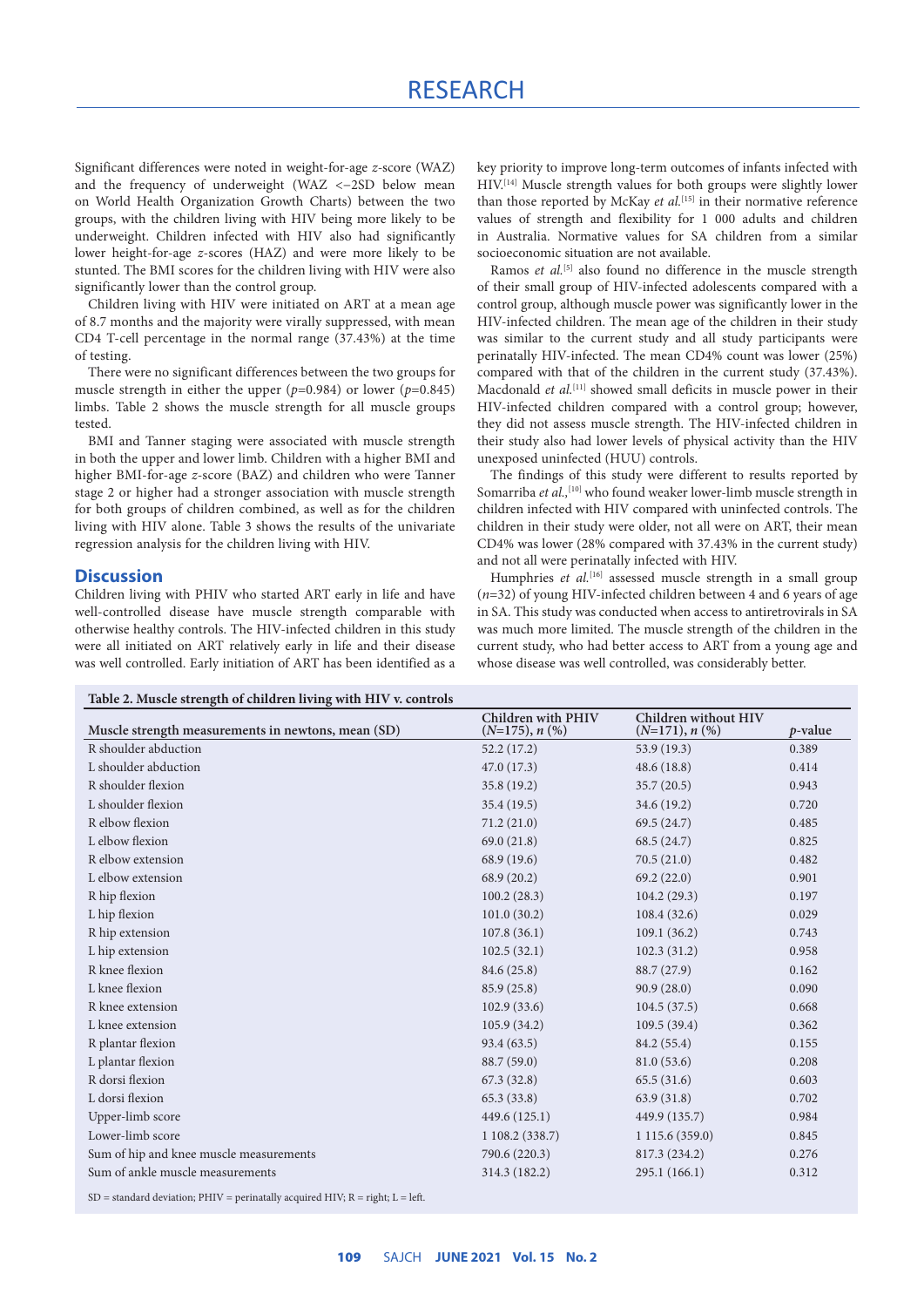| Table 3. Results from univariate linear regression analyses, controlling for age at measurement and sex for children with PHIV |                                                    |                               |                                                    |                               |                                                      |                               |  |  |  |  |
|--------------------------------------------------------------------------------------------------------------------------------|----------------------------------------------------|-------------------------------|----------------------------------------------------|-------------------------------|------------------------------------------------------|-------------------------------|--|--|--|--|
|                                                                                                                                | Outcomes for all children<br>with PHIV $(N=175)^*$ |                               | Outcomes for male children<br>with PHIV $(N=84)^*$ |                               | Outcomes for female children<br>with PHIV $(N=91)^*$ |                               |  |  |  |  |
| Anthropometric measurement<br>and lab measurement                                                                              |                                                    | Upper-limb sum Lower-limb sum |                                                    | Upper-limb sum Lower-limb sum |                                                      | Upper-limb sum Lower limb sum |  |  |  |  |
| Age at ART start (months)                                                                                                      | $-0.5(0.715)$                                      | 0(0.997)                      | 2.8(0.177)                                         | 6.9(0.234)                    | $-3.1(0.133)$                                        | $-5.9(0.303)$                 |  |  |  |  |
| HAZ.                                                                                                                           | 3.2(0.623)                                         | $-2.3(0.898)$                 | 17.5(0.216)                                        | 33.0 (0.404)                  | $-0.3(0.968)$                                        | $-9.8(0.645)$                 |  |  |  |  |
| Stunted (ref: not stunted)                                                                                                     | $-38.9(0.126)$                                     | $-42.3(0.549)$                | $-28.2(0.430)$                                     | $-15.2(0.875)$                | $-50.3(0.168)$                                       | $-51.3(0.623)$                |  |  |  |  |
| BMI (kg/m <sup>2</sup> )                                                                                                       | $22.2 \left( < 0.001 \right)$                      | $52.0 \; (<0.001)$            | 20.7(0.004)                                        | 43.8 (0.030)                  | $23.0 \; (<0.001)$                                   | 55.5 (< 0.001)                |  |  |  |  |
| BAZ                                                                                                                            | $37.1 (\leq 0.001)$                                | $83.5 \left( < 0.001 \right)$ | 45.5 (< 0.001)                                     | 89.7 (0.013)                  | $34.1 (\leq 0.001)$                                  | 78.9 (0.003)                  |  |  |  |  |
| Tanner stage $1$ (ref: >1)                                                                                                     | $-121.7$ (<0.001)                                  | $-251.4(0.004)$               | $-118.6(0.006)$                                    | $-218.5(0.074)$               | $-123.2(0.006)$                                      | $-293.0(0.017)$               |  |  |  |  |
| CD4 count (cells/uL)                                                                                                           |                                                    |                               |                                                    |                               |                                                      |                               |  |  |  |  |
| 750 -1 000 (ref: $\langle 750 \rangle$ )                                                                                       | 22.0(0.415)                                        | 10.7(0.885)                   | 8.4 (0.808)                                        | 4.4(0.963)                    | 38.9 (0.356)                                         | 7.5(0.948)                    |  |  |  |  |
| $<$ 1 000 (ref: $<$ 750)                                                                                                       | 17.1(0.481)                                        | 33.5(0.616)                   | 35.9(0.263)                                        | 71.1(0.423)                   | 2.1(0.953)                                           | $-9.8(0.923)$                 |  |  |  |  |
| Viral load (copies/mL)                                                                                                         |                                                    |                               |                                                    |                               |                                                      |                               |  |  |  |  |
| $21 - 1000$ (ref: LDL)                                                                                                         | 3.5(0.882)                                         | 65.1(0.331)                   | 43.8(0.164)                                        | 116.0(0.192)                  | $-33.4(0.356)$                                       | $-6.6(0.949)$                 |  |  |  |  |
| $>1000$ (ref: LDL)                                                                                                             | $-59.5(0.154)$                                     | $-48.4(0.677)$                | $-75.3(0.257)$                                     | $-164.6(0.379)$               | $-57.5(0.298)$                                       | 32.4 (0.832)                  |  |  |  |  |
|                                                                                                                                |                                                    |                               |                                                    |                               |                                                      |                               |  |  |  |  |

PHIV = perinatally acquired HIV; ART = antiretroviral therapy; HAZ = height-for-age *z*-score; BMI = body mass index; BAZ = BMI-for-age *z*-score; LDL = lower than detectable limit.

\**p*-values in brackets.

It is interesting to note that although not significantly different, the muscle strength of the hip and knee tended to be lower in the children living with HIV but the strength of both dorsi and plantar flexors was higher in this group. This was possibly to compensate for their more proximal muscle weakness. One other study that assessed muscle strength in SA children with HIV only included those with HIV encephalopathy (HIVE). Naik et al.<sup>[17]</sup> also found that the plantar flexors of the children with HIVE were stronger than those of their HIV-negative peers who had cerebral palsy.

We and others have reported that children living with HIV tend to have less vigorous physical activity.<sup>[11,18]</sup> Sedentary behaviour is an additional risk factor for muscle weakness.

Despite being well managed, the children infected with HIV still presented with significantly lower anthropometric scores. WAZ and HAZ scores, as well as BMI and BAZ were all significantly lower than the HIV-negative control group. Growth in children infected with HIV has been an area of concern for many years, and further studies of how best to address these concerns are needed. Growth and development in children are strong determinants of muscle strength, often more so than chronological age;<sup>[19]</sup> this is confirmed in our study with BMI and BAZ being significantly associated with upper- and lower-limb muscle strength.

Some of the children enrolled in the control group of this study were exposed to HIV *in utero* but uninfected (HEU). The growth and development of HEU children is a contentious topic, with some studies suggesting that exposure to HIV and ART *in utero*  may have detrimental effects on the long-term health outcomes of children.[20,21] This factor could explain why the muscle strength of the children in the control group was lower than has been found in other HUU groups.

### **Conclusions**

The results of this study suggest that children infected with HIV who are well managed, have the potential to perform well in assessments of muscle strength compared with their uninfected peers. The muscle strength of children, both infected and uninfected, in this community needs to be investigated further. Future studies would do well to include children who are infected with HIV, exposed to HIV *in utero* but uninfected, as well as an unexposed uninfected control group.

**Declaration.** None.

**Acknowledgements.** The study participants and their caregivers; the clinic staff, especially the physiotherapists, who assisted with data collection. Eunice Kennedy Shriver National Institute of Child Health and Human Development (HD 073977, HD 073952); National Research Foundation, SA.

**Author contributions.** JP: conceptualisation, data collection, interpretation of results, writing and reviewing manuscript. RS: conceptualisation, interpretation of results, reviewing manuscript. SS: conceptualisation, statistical analysis, interpretation of results, reviewing manuscript. NCW: interpretation of results, writing and reviewing manuscript. LK: conceptualisation, interpretation of results, reviewing manuscript. SA: conceptualisation, interpretation of results, reviewing manuscript.

**Funding.** Eunice Kennedy Shriver National Institute of Child Health and Human Development (HD 073977, HD 073952); National Research Foundation, SA.

**Conflicts of interest.** None.

- 1. Lowenthal E, Bakeera-Kitaka S, Marukutira T, Chapman J, Goldrath K, Ferrand R. Perinatal acquired HIV infection in adolescents from sub-Saharan Africa: A review of emerging challenges. Lancet Infect Dis 2014;14:627-639. [https://doi.org/10.1016/S1473-3099\(13\)70363-3](https://doi.org/10.1016/S1473-3099(13)70363-3)
- 2. Gomes-Neto M, Rodriguez I, Lédo AP, Vieira JP, Brites C. Muscle strength and aerobic capacity in HIV-infected patients: A systematic review and meta-analysis. J Acquir Immune Defic Syndr 2018;79(4):491‐500. [https://doi.](https://doi.org/10.1097/qai.0000000000001835) [org/10.1097/qai.0000000000001835](https://doi.org/10.1097/qai.0000000000001835)
- 3. Baillieu N, Potterton J. The extent of delay of language, motor, and cognitive development in HIV-positive infants. J Neurol Phys Ther 2008;32:118-121. <https://doi.org/10.1097/npt.0b013e3181846232>
- 4. Potterton J, Hilburn N, Strehlau R. Developmental status of pre-school children receiving cART – a descriptive cohort study. Child Care Health Dev 2016;42(3):410-414.<https://doi.org/10.1111/cch.12321>
- 5. Ramos E, Guttierrez-Tessoonniere S, Conde J, et al. Anaerobic power and muscle strength in human immunodeficiency virus-positive preadolescents. PM R 2012;4(3):171-175. <https://doi.org/10.1016/j.pmrj.2011.11.009>
- 6. Arpadi SM. Growth failure in children with HIV infection. J Acquir Immune Defic Syndr 2000;25(Suppl 1):S37‐S42. [https://doi.org/10.1097/00042560-](https://doi.org/10.1097/00042560-200010001-00006) [200010001-00006](https://doi.org/10.1097/00042560-200010001-00006)
- 7. Jahoor F, Abramson S, Heird W. The protein metabolic response to HIV infection in young children. Am J Clin Nutr 2003;78(1):182-189. [https://doi.](https://doi.org/10.1093/ajcn/78.1.182) [org/10.1093/ajcn/78.1.182](https://doi.org/10.1093/ajcn/78.1.182)